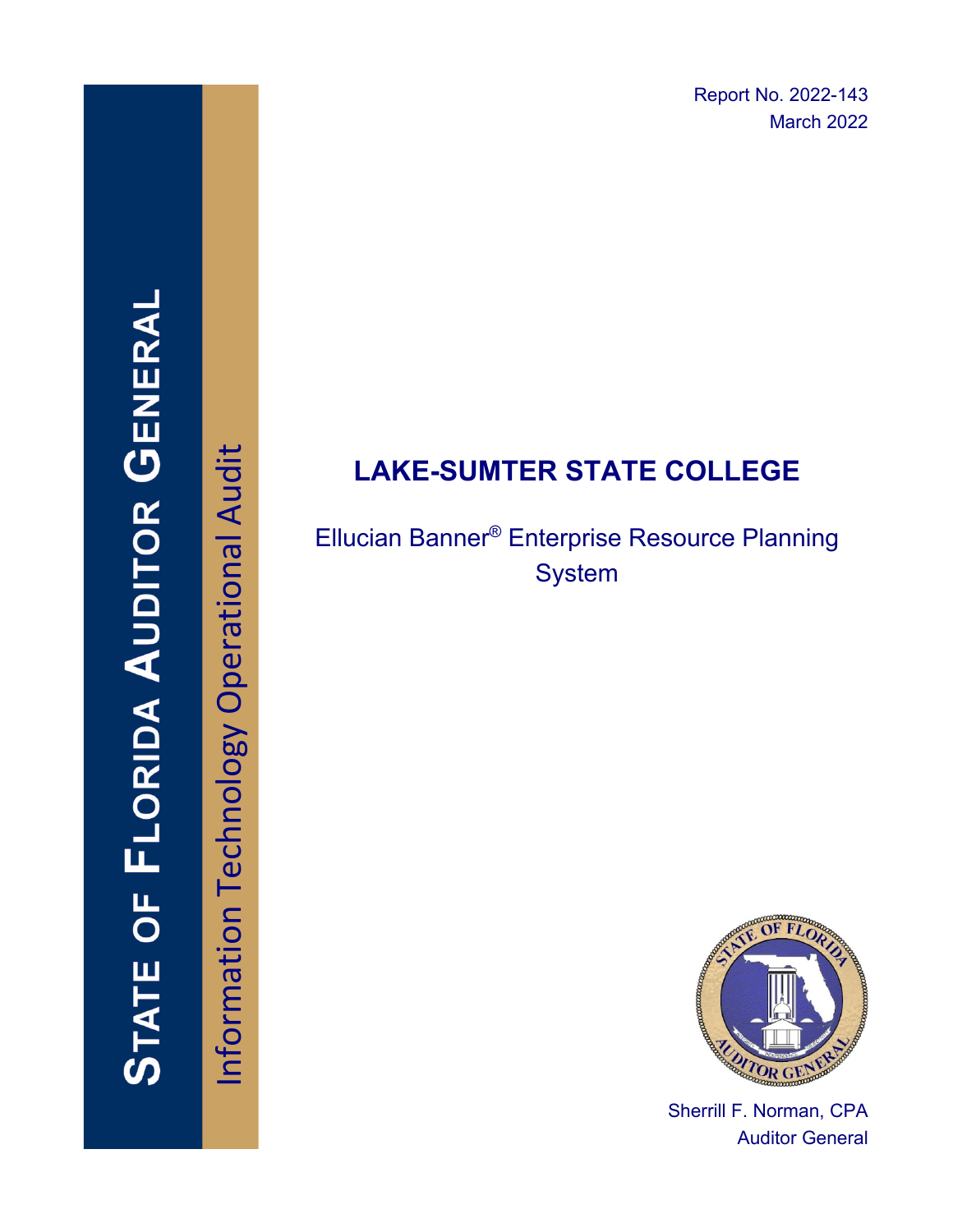### **Board of Trustees and President**

During the period, April 2020 through April 2021, Dr. Stanley M. Sidor served as President of Lake-Sumter State College and the following individuals served as Members of the Board of Trustees:

|                          | County |
|--------------------------|--------|
| Peter F. Wahl, Chair     | Sumter |
| Emily A. Lee, Vice Chair | Lake   |
| <b>Bryn Blaise</b>       | Sumter |
| Marcia M. Butler         | Sumter |
| David Hidalgo            | Lake   |
| Jennifer S. Hill         | Lake   |
| Jennifer Hooten          | Sumter |
| Bret D. Jones            | Lake   |
| <b>Timothy Morris</b>    | I ake  |
|                          |        |

The team leader was Joseph D. Garcia, CISA, and the audit was supervised by Heidi Burns, CPA, CISA.

Please address inquiries regarding this report to Heidi Burns, CPA, CISA, Audit Manager, by e-mail at heidiburns@aud.state.fl.us or by telephone at (850) 412-2926.

This report and other reports prepared by the Auditor General are available at:

[FLAuditor.gov](http://flauditor.gov/) 

Printed copies of our reports may be requested by contacting us at:

**State of Florida Auditor General** 

**Claude Pepper Building, Suite G74 · 111 West Madison Street · Tallahassee, FL 32399-1450 · (850) 412-2722**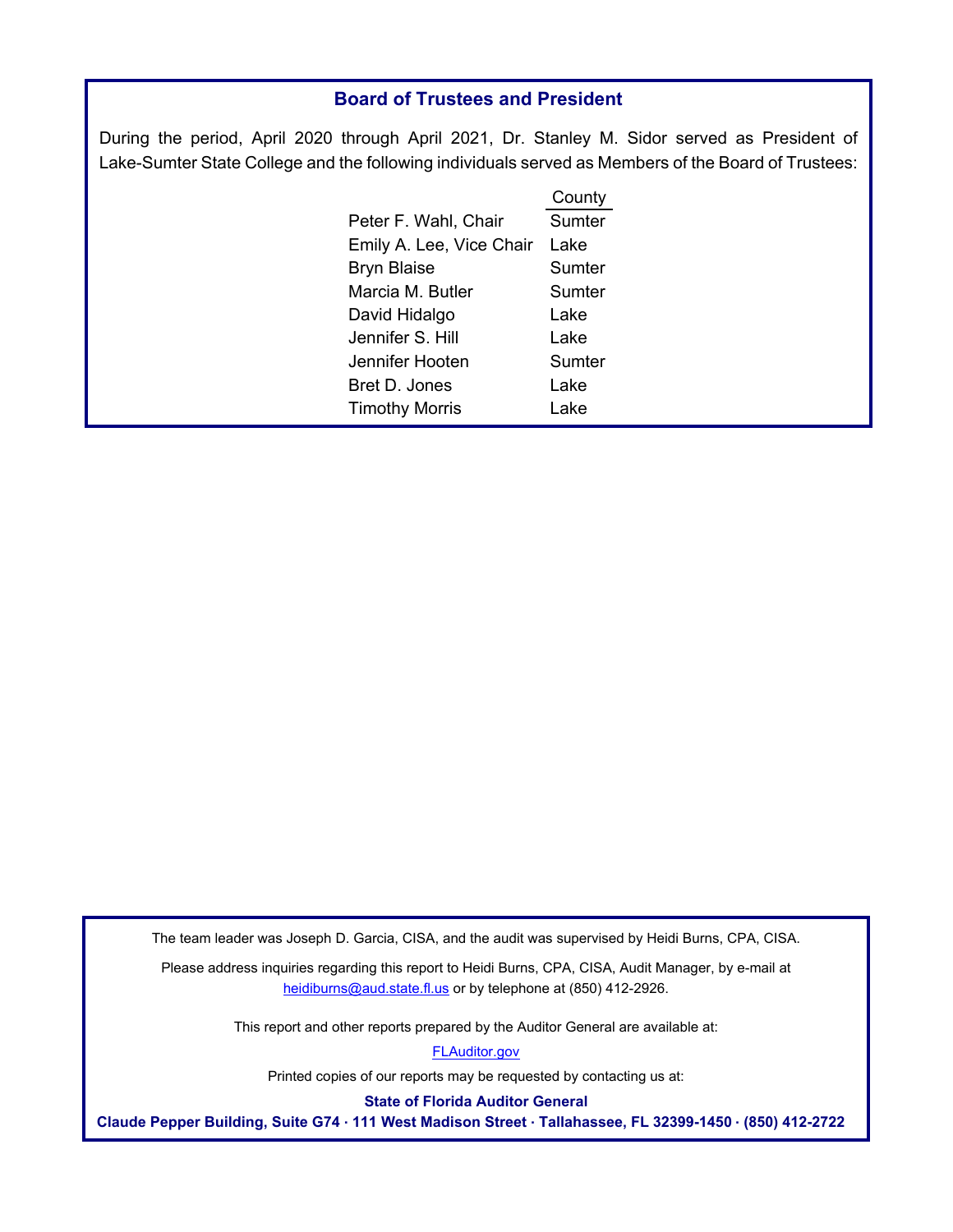# **LAKE-SUMTER STATE COLLEGE**

## **Ellucian Banner® Enterprise Resource Planning System**

# *SUMMARY*

This operational audit of Lake-Sumter State College (College) focused on evaluating selected information technology (IT) controls applicable to Ellucian Banner® Enterprise Resource Planning (Banner® ERP) system for maintaining and processing student account information and the infrastructure supporting the College Banner® ERP system. Our operational audit disclosed the following:

**Finding 1:** College controls over application security management need improvement to ensure that access privileges to student information granted within the Banner® ERP system are necessary and appropriate.

**Finding 2:** College IT security controls related to user authentication, account management, monitoring, and vulnerability management need improvement to ensure the confidentiality, integrity, and availability of College data and IT resources.

# *BACKGROUND*

Lake-Sumter State College (College) is under the general direction and control of the Florida Department of Education, Division of Florida Colleges, and is governed by State law and State Board of Education rules. A board of trustees (Board) governs and operates the College. The Board constitutes a corporation and is composed of nine members appointed by the Governor and confirmed by the Senate. The College President serves as the Executive Officer and the Corporate Secretary of the Board and is responsible for the operation and administration of the College.

The College uses the Ellucian Banner® Enterprise Resource Planning (Banner® ERP) system to record, process, and report finance and human resources transactions and student information. In addition, the College maintains and manages the network domain, application and database servers, and database management system supporting the Banner® ERP system.

# *FINDINGS AND RECOMMENDATIONS*

### **Finding 1: Application Security Management**

Effective application security management controls include resource owners identifying specific employees and authorizing the nature and extent to which those employees may access the resources where the owner has functional responsibility. Granting access to information technology (IT) resources based on a demonstrated need to view, change, or delete data and restricting employees from performing incompatible functions or functions outside of their areas of responsibility is necessary to protect data and IT resources from unauthorized disclosure, modification, or destruction. In addition, documented periodic evaluations of access privileges associated with security groups help ensure that access privileges provided to each security group remain appropriate and necessary.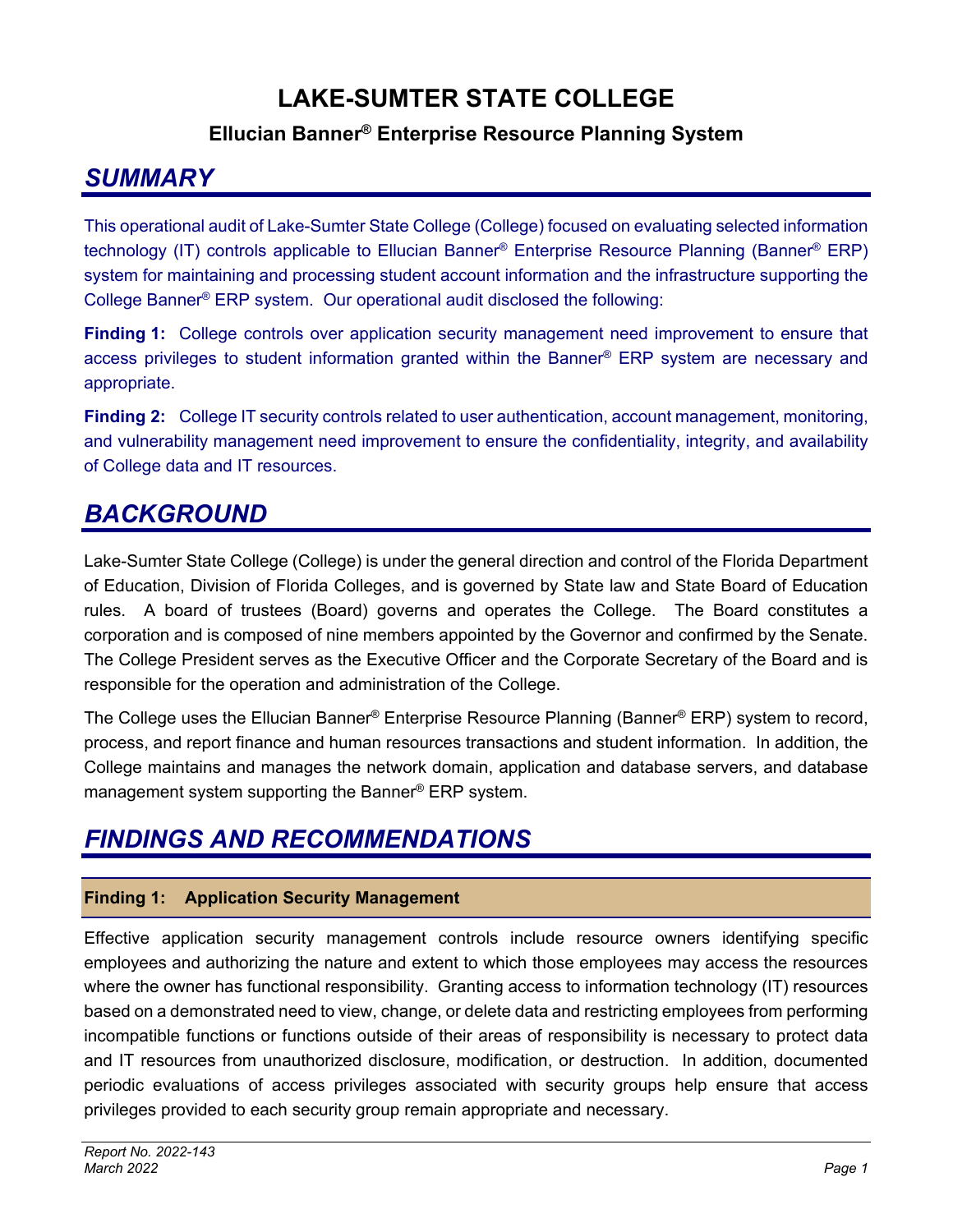Banner® ERP system forms are screens or pages that allow either data field modification, view, or both. Security within the Banner® ERP system student module is based on controlling users' access to forms that relate to functions necessary for student administration, curriculum management, and student record maintenance. However, as of April 2021, College personnel indicated that the College had not established procedures that required periodic evaluations of access privileges granted to critical forms within the Banner® ERP system student module to ensure the privileges were appropriate and necessary.

Examination of College records and responses to our inquiries disclosed that 12 forms allowed access to view or modify critical or confidential student related information, including course information and student academic history, demographic and personally identifiable information (name, personal identifier, date of birth), placement test scores, and other admissions, graduation, and transfer data. Two of the forms examined specifically allow a student's residency status to be updated by users with access to the form. Pursuant to State law,<sup>1</sup> students must be classified as residents or nonresidents for the purposes of assessing tuition in postsecondary education programs offered in Florida College System institutions.

Our examination of the access privileges as of February 2021 for all 76 active Banner® ERP system accounts assigned one or more of the 12 forms disclosed that:

 18 employees could update course information, demographic and personally identifiable information, placement test scores, and other admissions, graduation, and transfer data, $2$ although such updates were not part of their assigned duties. In addition, 13 of the 18 employees and 21 other employees were granted access privileges to one or both of the forms that allowed inappropriate or unnecessary update access privileges to student residency status. $3$ 

Subsequent to our inquiry, College management indicated that, as of December 2021, the inappropriate access privileges assigned to one or more of the forms evaluated for the 39 employees had been removed or changed to inquiry.

• 10 of the 76 employees<sup>4</sup> had access to appropriate data fields within one or both of the residency forms to update student registration and program information, academic standing, and campus location for advising. Although the 10 employees did not have responsibilities for assessing tuition, because the update access privileges were granted to all other data fields within the forms, they had the ability to update student residency status and impact student tuition assessments.

As of December 2021, the 10 employees continued to have the inappropriate access to update student residency status and impact student tuition assessments because the College had not determined how to modify that access.

Appropriately restricted access privileges help protect College data and IT resources from unauthorized modification, loss, or disclosure.

### **Recommendation: College management should enhance procedures to ensure that the access privileges granted to student information within the Banner® ERP system are necessary and**

<sup>&</sup>lt;sup>1</sup> Section 1009.21, Florida Statutes.

 $2$  Employees with inappropriate or unnecessary access privileges included, for example, a Payroll Manager who did not require the ability to update student test information; an administrative assistant who did not require the ability to perform registration overrides; and the Executive Director of Facilities who did not require the level of access granted based on the position responsibilities.

<sup>&</sup>lt;sup>3</sup> Employees with inappropriate or unnecessary access privileges included, for example, a Data Analyst, the Dean of Students, and an Assistant Director for Student Life who did not require the ability to update student residency status and the Executive Director for Athletics who only needed to view one of the forms that included student residency status.

<sup>4</sup> The 10 employees included 2 of the 13 employees who had inappropriate update access to student residency status.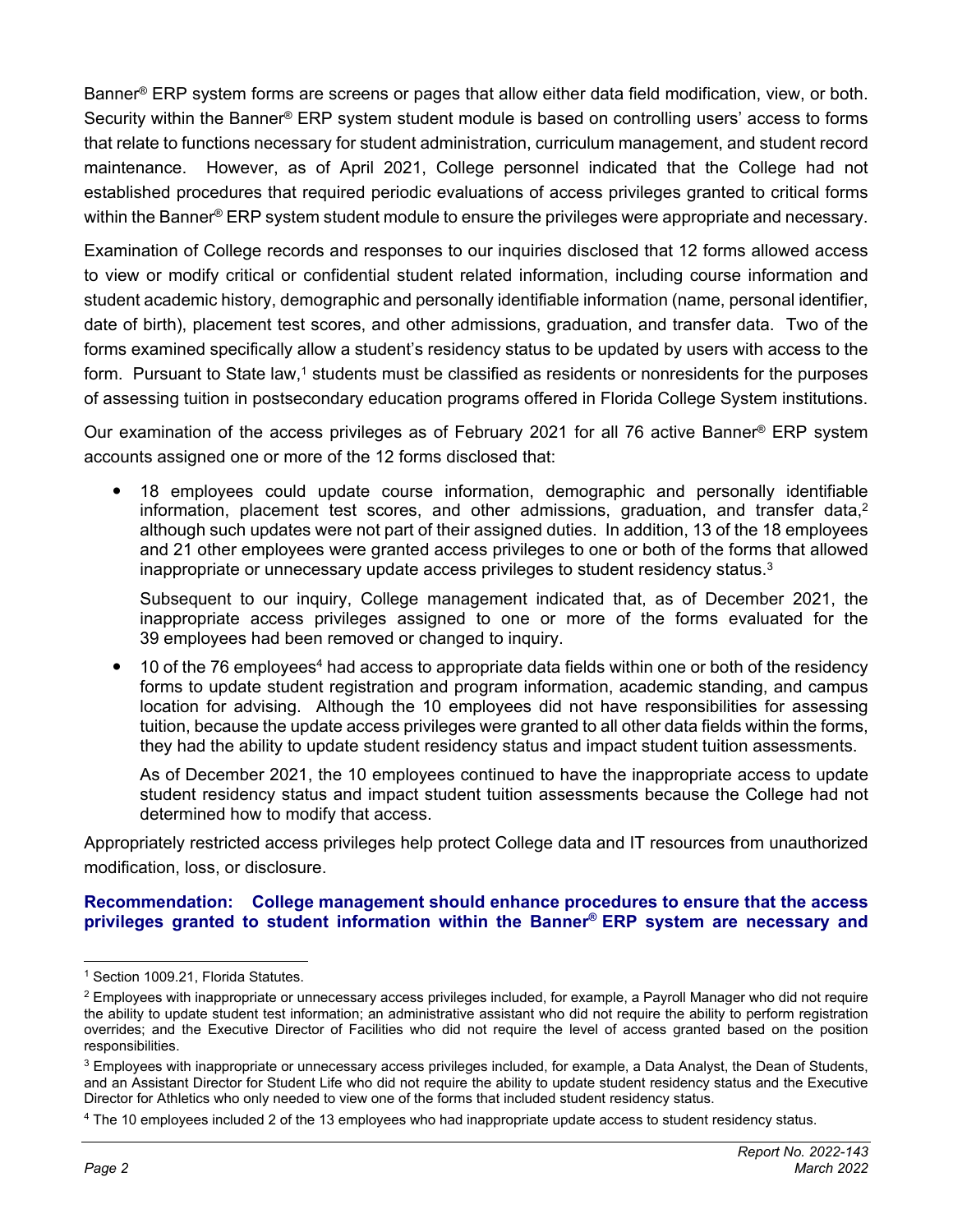**appropriate for the employee's assigned responsibilities and are periodically evaluated. Procedural enhancements should include appropriate access modifications to ensure that employees responsible for updating student registration and program information, academic standing, and campus location for advising do not have the ability to update student residency status and tuition assessments.** 

### **Finding 2: Security Controls – User Authentication, Account Management, Monitoring, and Vulnerability Management**

Security controls are intended to protect the confidentiality, integrity, and availability of data and IT resources. Our audit procedures disclosed that certain security controls over user authentication, account management, monitoring, and vulnerability management need improvement. We are not disclosing specific details of the issues in this report to avoid the possibility of compromising the confidentiality of College data and related IT resources. However, we have notified appropriate College management of the specific issues.

Without appropriate security controls related to user authentication, account management, monitoring, and vulnerability management, the risk is increased that the confidentiality, integrity, and availability of College data and related IT resources may be compromised.

**Recommendation: College management should improve IT security controls related to user authentication, account management, monitoring, and vulnerability management to ensure the confidentiality, integrity, and availability of College data and IT resources.** 

# *OBJECTIVES, SCOPE, AND METHODOLOGY*

The Auditor General conducts operational audits of governmental entities to provide the Legislature, Florida's citizens, public entity management, and other stakeholders unbiased, timely, and relevant information for use in promoting government accountability and stewardship and improving government operations.

We conducted this information technology (IT) operational audit from December 2020 through December 2021 in accordance with generally accepted government auditing standards. Those standards require that we plan and perform the audit to obtain sufficient, appropriate evidence to provide a reasonable basis for the audit findings and our conclusions based on our audit objectives. We believe that the evidence obtained provides a reasonable basis for the audit findings and our conclusions based on our audit objectives.

This IT operational audit focused on evaluating selected significant College IT controls applicable to the Ellucian Banner® Enterprise Resource Planning (Banner® ERP) system for maintaining and processing student account information and the Banner® ERP system supporting infrastructure during the period April 2020 through April 2021, and selected actions subsequent thereto. For those areas addressed by this audit, our audit objectives were:

 To evaluate the effectiveness of selected significant IT controls in achieving management's control objectives in the categories of compliance with controlling laws, administrative rules, and other guidelines; the confidentiality, integrity, availability, relevance, and reliability of data; and the safeguarding of IT resources.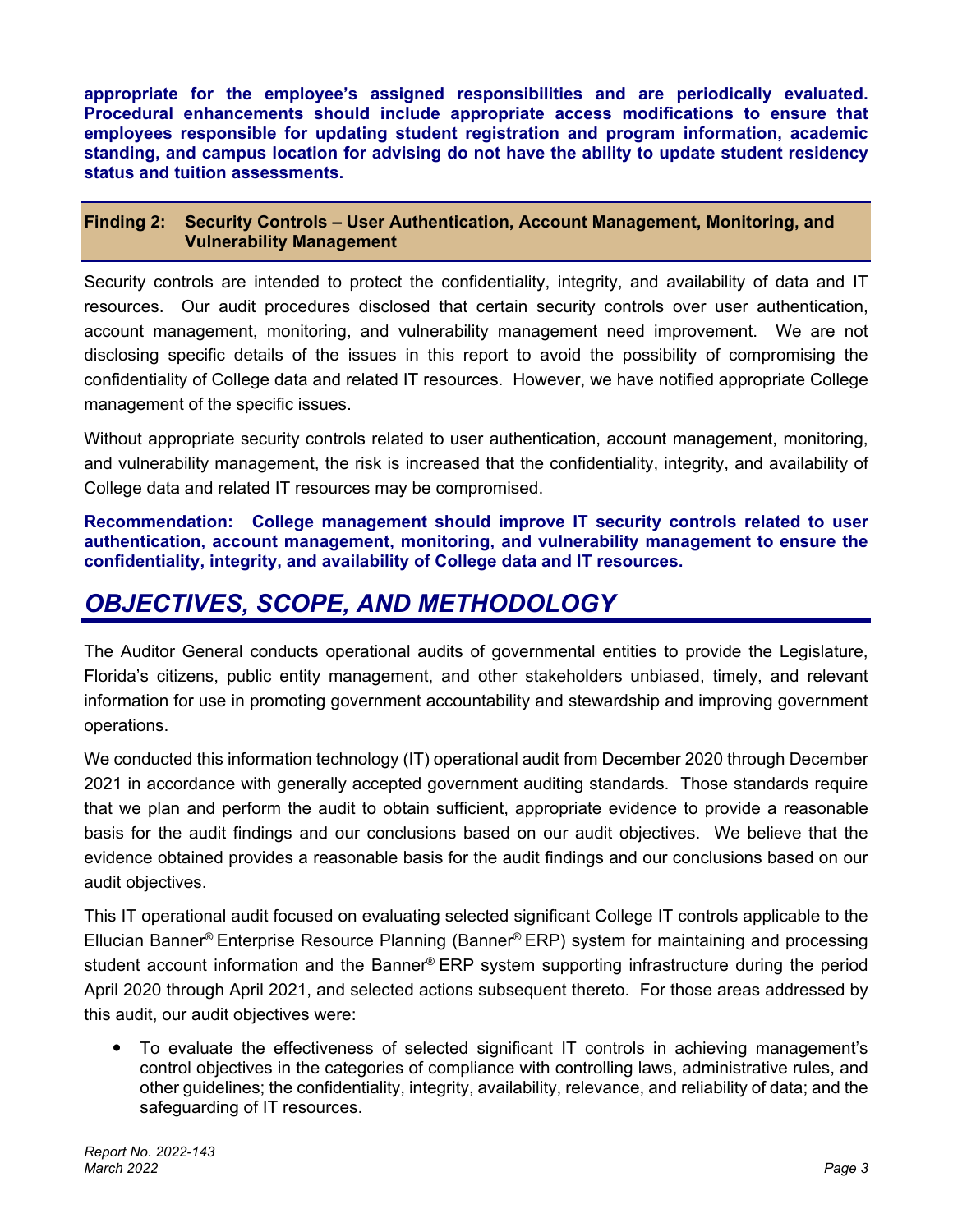To identify statutory and fiscal changes that may be recommended to the Legislature pursuant to Section 11.45(7)(h), Florida Statutes.

This audit was designed to identify, for the IT systems included within the scope of the audit, deficiencies in management's internal controls that were significant to our audit objectives; instances of noncompliance with applicable governing laws, rules, or contracts; and instances of inefficient or ineffective operational policies, procedures, or practices. The focus of this audit was to identify problems so that they may be corrected in such a way as to improve government accountability and efficiency and the stewardship of management. Professional judgment has been used in determining significance and audit risk and in selecting the particular IT controls, legal compliance matters, and records considered.

As described in more detail below, for the IT systems included within the scope of this audit, our audit work included, but was not limited to, communicating to management and those charged with governance the scope, objectives, timing, overall methodology, and reporting of the audit; obtaining an understanding of and evaluating the IT systems and related significant controls; exercising professional judgment in considering significance and audit risk in the design and execution of the research, interviews, tests, analyses, and other procedures included in the audit methodology; obtaining reasonable assurance of the overall sufficiency and appropriateness of the evidence gathered in support of the audit findings and our conclusions; and reporting on the results of the audit as required by governing laws and auditing standards.

This audit included the selection and examination of IT system controls and records. Unless otherwise indicated in this report, these items were not selected with the intent of statistically projecting the results, although we have presented for perspective, where practicable, information concerning relevant population value or size and quantifications relative to the items selected for examination.

An audit by its nature does not include a review of all records and actions of agency management, staff, and contractors and, as a consequence, cannot be relied upon to identify all instances of noncompliance, fraud, abuse, or inefficiency.

In conducting this audit, we:

- Reviewed applicable laws, rules, College policies and procedures, and other guidelines; interviewed College personnel; and examined College records to obtain an understanding of College operations related to the Banner® ERP system and to evaluate whether College operations were designed properly and operating effectively.
- Evaluated the sufficiency of College controls; observed, documented, and tested key processes, procedures, and controls related to the College's IT processes for the Banner® ERP system infrastructure, including authentication, logical controls, vulnerability management, logging and monitoring of the network, application and database servers (servers), and the database management system (database); and Banner® ERP system application, supporting server, database, and network device change management.
- Evaluated selected security settings related to the Banner<sup>®</sup> ERP system and the supporting infrastructure to determine whether authentication controls were configured and enforced in accordance with IT best practices.
- Examined and evaluated, as of December 11, 2020, the 190 root domain accounts not required to have a password change.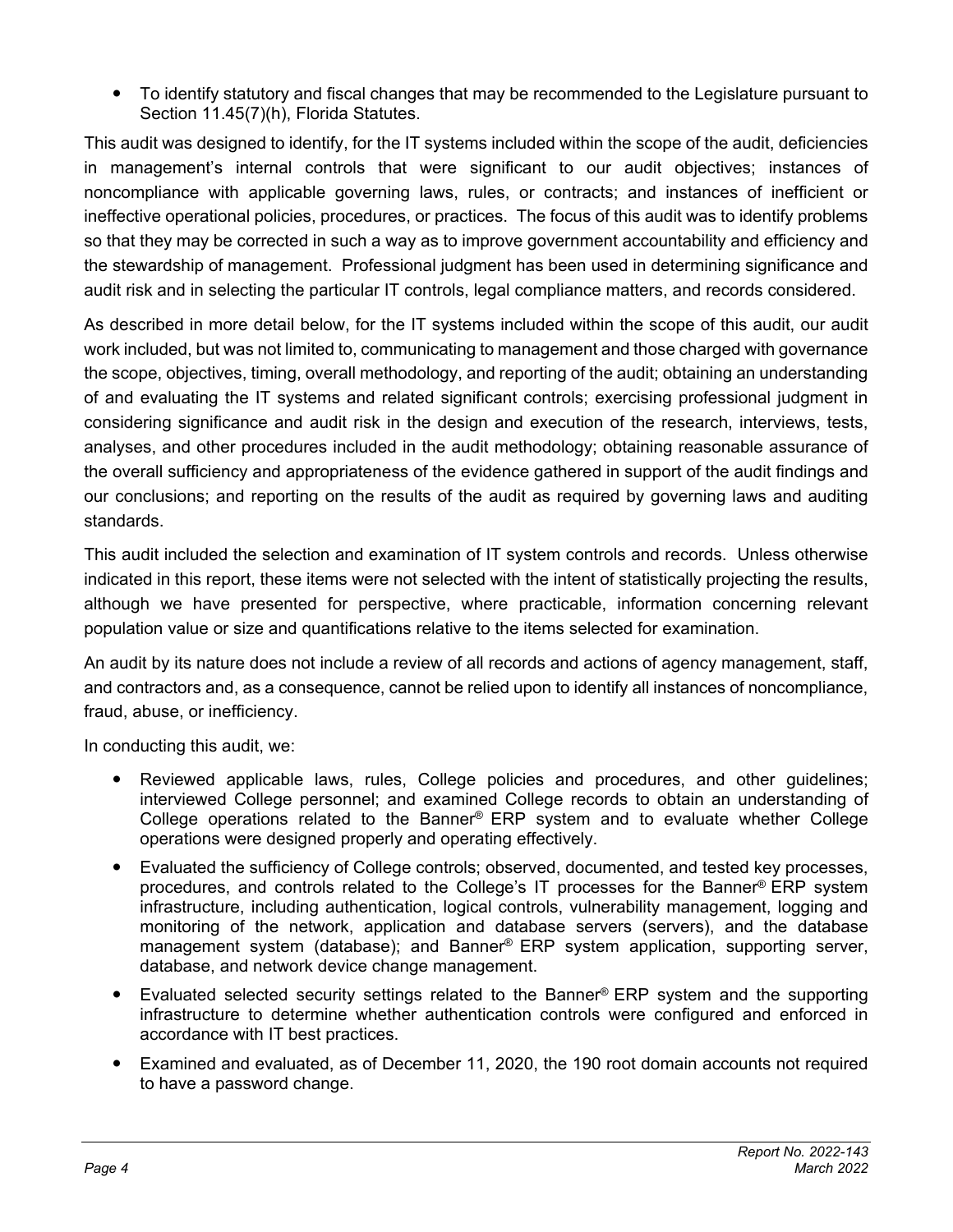- Examined selected procedures, reports, and documents to evaluate the adequacy of College vulnerability management controls related to the IT infrastructure supporting the Banner® ERP system, including secure configurations, vulnerability assessment and remediation, maintenance, monitoring, and malware defense.
- Evaluated College procedures related to Banner® ERP system patches, upgrades, and changes to supporting infrastructure, including system software and selected firewalls to determine whether modifications required appropriate authorization, testing, and approval.
- Evaluated the effectiveness of College logical access controls assigned to the College network, servers, and database supporting the Banner® ERP system, including periodic evaluations of assigned accounts.
- Examined and evaluated the appropriateness of all accounts assigned administrator access privileges, as of December 10, 2020, within the four default network administrator system groups for the College root domain and three of the four Windows application servers and the database server supporting the Banner® ERP system.
- Examined and evaluated the appropriateness of the 36 accounts assigned selected administrative access privileges, as of February 3, 2021, to the database supporting the Banner® ERP system.
- Examined and evaluated, as of February 3, 2021, the appropriateness of the 24 accounts with default passwords defined to the database supporting the Banner® ERP system.
- Examined and evaluated, as of January 28, 2021, all privileged accounts defined to the database supporting the Banner<sup>®</sup> ERP system not required to have a password change.
- Evaluated the effectiveness of logical controls assigned within the Banner® ERP system student module, including College procedures related to the periodic evaluation of assigned user access privileges.
- Examined and evaluated the appropriateness of access privileges, as of February 3, 2021, granted within the Banner® ERP system student module for the 76 accounts with access to one or more of the 12 forms granting access to confidential or critical student record fields.
- Examined selected network settings and database logs to determine the adequacy of College logging and monitoring controls designed for the infrastructure supporting the Banner<sup>®</sup> ERP system, including actions performed by privileged users.
- Evaluated College procedures related to the recording, documentation, and reporting of changes to confidential and critical student record information within the Banner® ERP system student module to determine the adequacy of College logging and monitoring controls related to student information.
- Communicated on an interim basis with applicable officials to ensure the timely resolution of issues involving controls and noncompliance.
- Performed various other auditing procedures, including analytical procedures, as necessary, to accomplish the objectives of the audit.
- Prepared and submitted for management response the findings and recommendations that are included in this report and which describe the matters requiring corrective actions. Management's response is included in this report under the heading *MANAGEMENT'S RESPONSE*.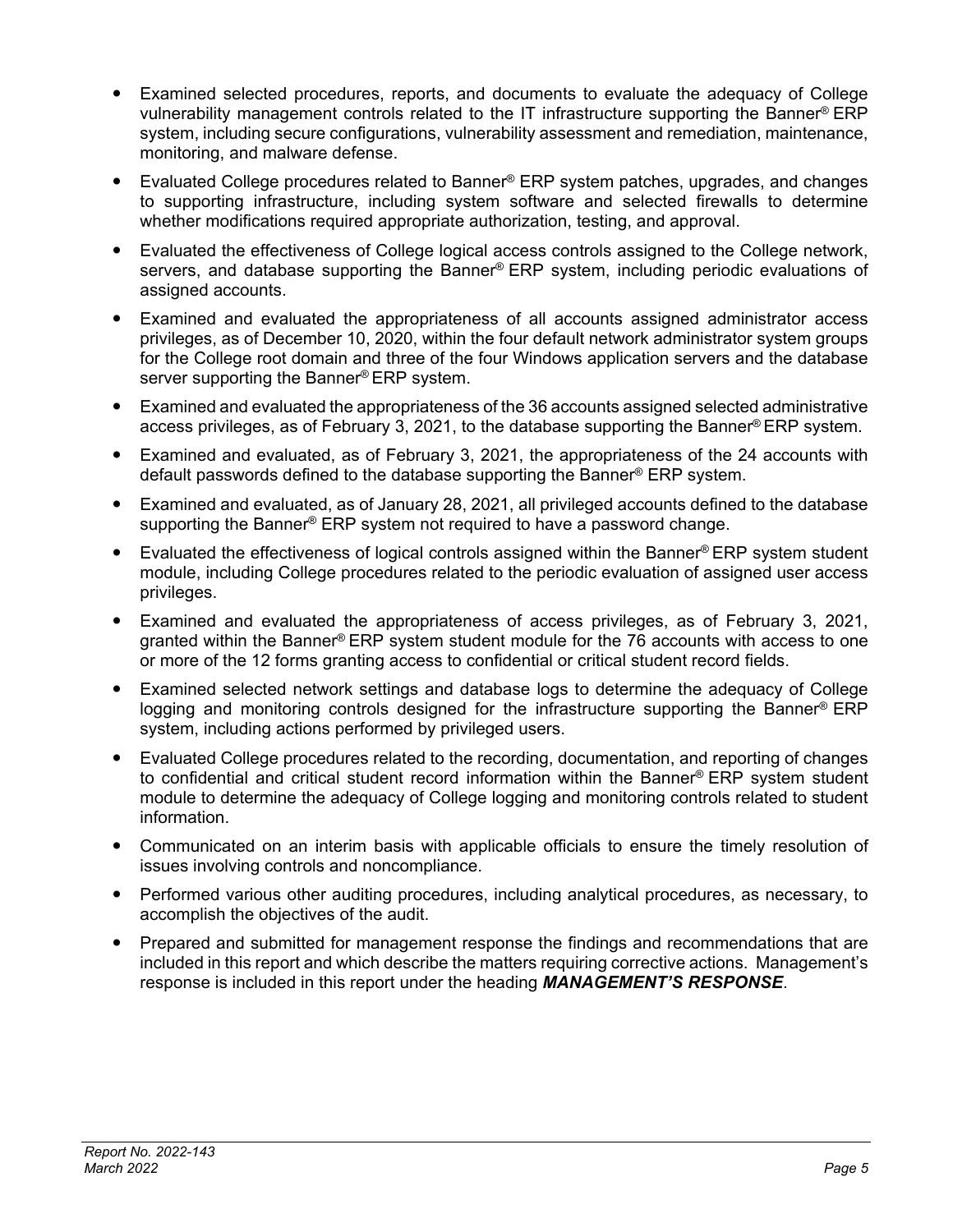# *AUTHORITY*

Section 11.45, Florida Statutes, provides that the Auditor General may conduct audits of the IT programs, activities, functions, or systems of any governmental entity created or established by law. Pursuant to the provisions of Section 11.45, Florida Statutes, I have directed that this report be prepared to present the results of our IT operational audit.

Sherier 7. man

Sherrill F. Norman, CPA Auditor General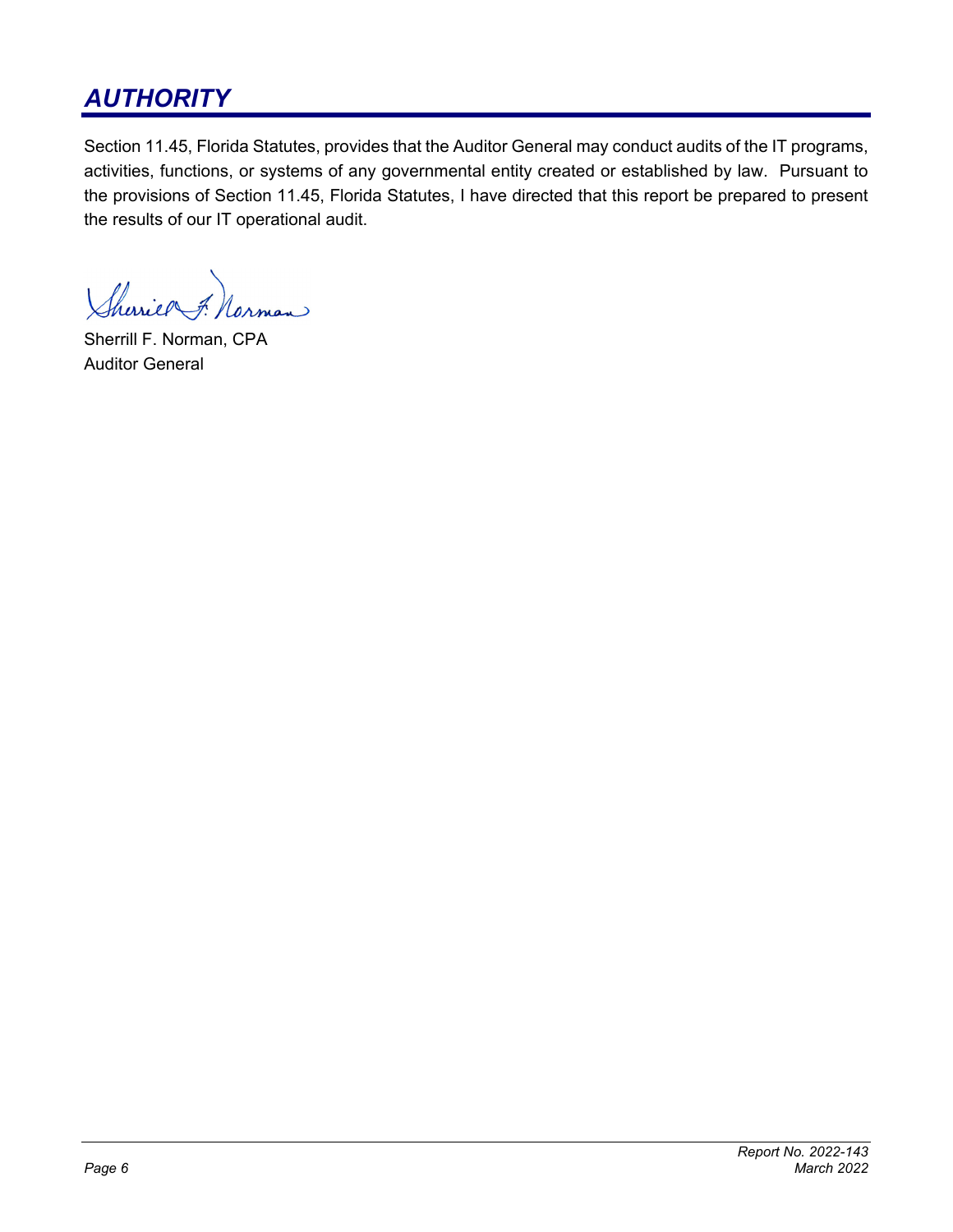# *MANAGEMENT'S RESPONSE*



February 28, 2022

Sherrill F. Norman Auditor General, State of Florida G74 Claude Denson Pepper Building 111 West Madison Street Tallahassee, Florida 32399-1450

Dear Ms. Norman,

The attached is Lake-Sumter State College's response to the preliminary and tentative findings and recommendations pertaining to the 2021 Information Technology Operational Audit.

Should you have any questions on any of our responses please don't hesitate to contact me at 353-365-3525.

Sincerely,<br>
Sincerely,

Dr. Heather Bigard

Dr. Heather Bigard Acting President Provost & Executive Vice President Lake-Sumter State College

### L E E S B U R G + S U M T E R + S O U T H L A K E

9501 U.S. HIGHWAY 441 \* LEESBURG, FLORIDA \* 34788-3950 \* P: 352.787.3747 \* W: LSSC.EDU